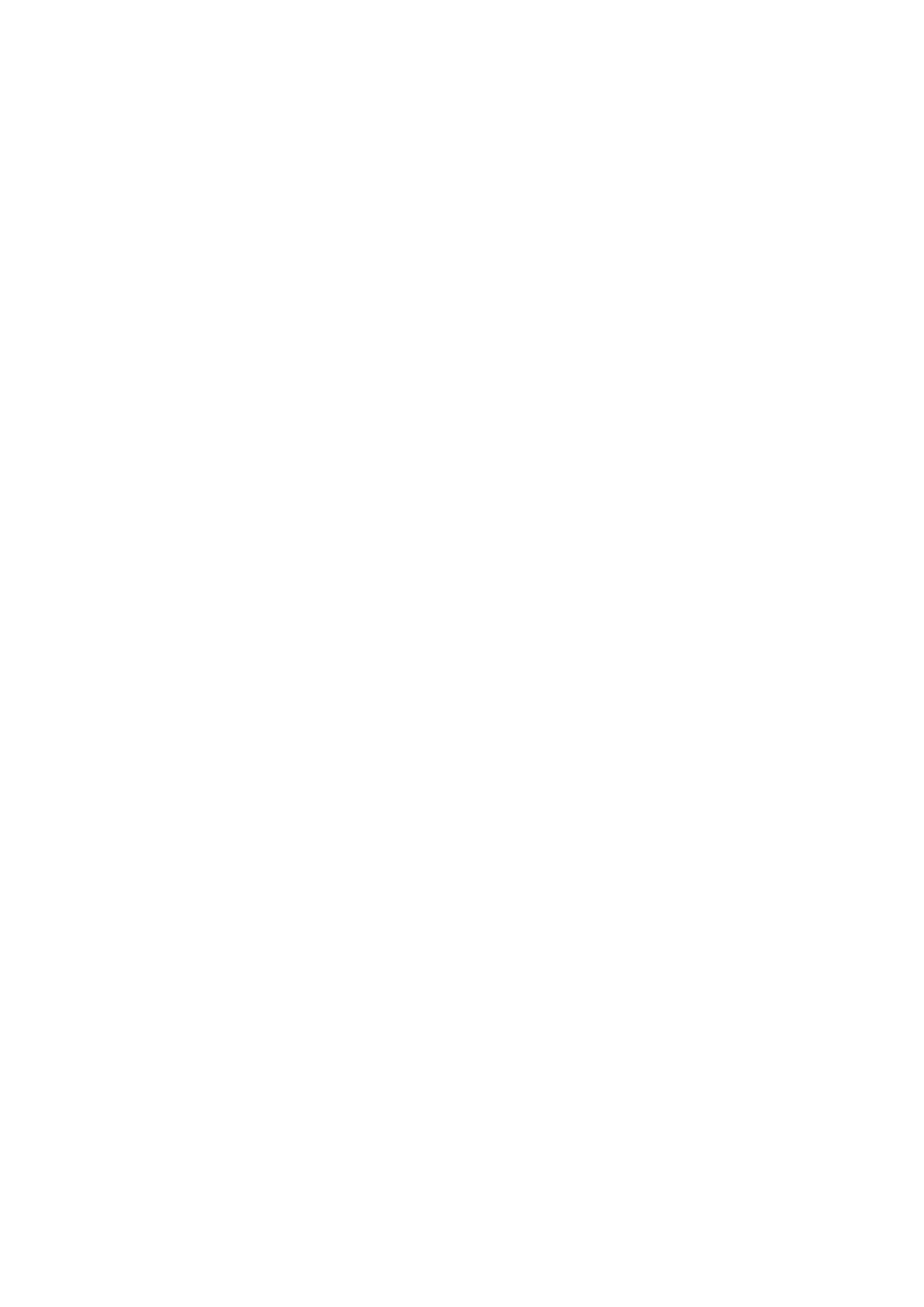# **CONTENTS**

| <b>INTRODUCTION</b>                                           | 4 |
|---------------------------------------------------------------|---|
| <b>PRINCIPLES AND VALUES</b>                                  | 5 |
| <b>POLICY DEVELOPMENT</b>                                     | 6 |
| <b>ROLES AND RESPONSIBILITIES</b>                             | 6 |
| <b>DEFINITION OF BULLYING</b>                                 | 7 |
| <b>CYBER-BULLYING</b>                                         | 8 |
| <b>CHALLENGING BULLYING</b>                                   | 8 |
| <b>PROCEDURES FOR INVESTIGATING AND DEALING WITH BULLYING</b> | 9 |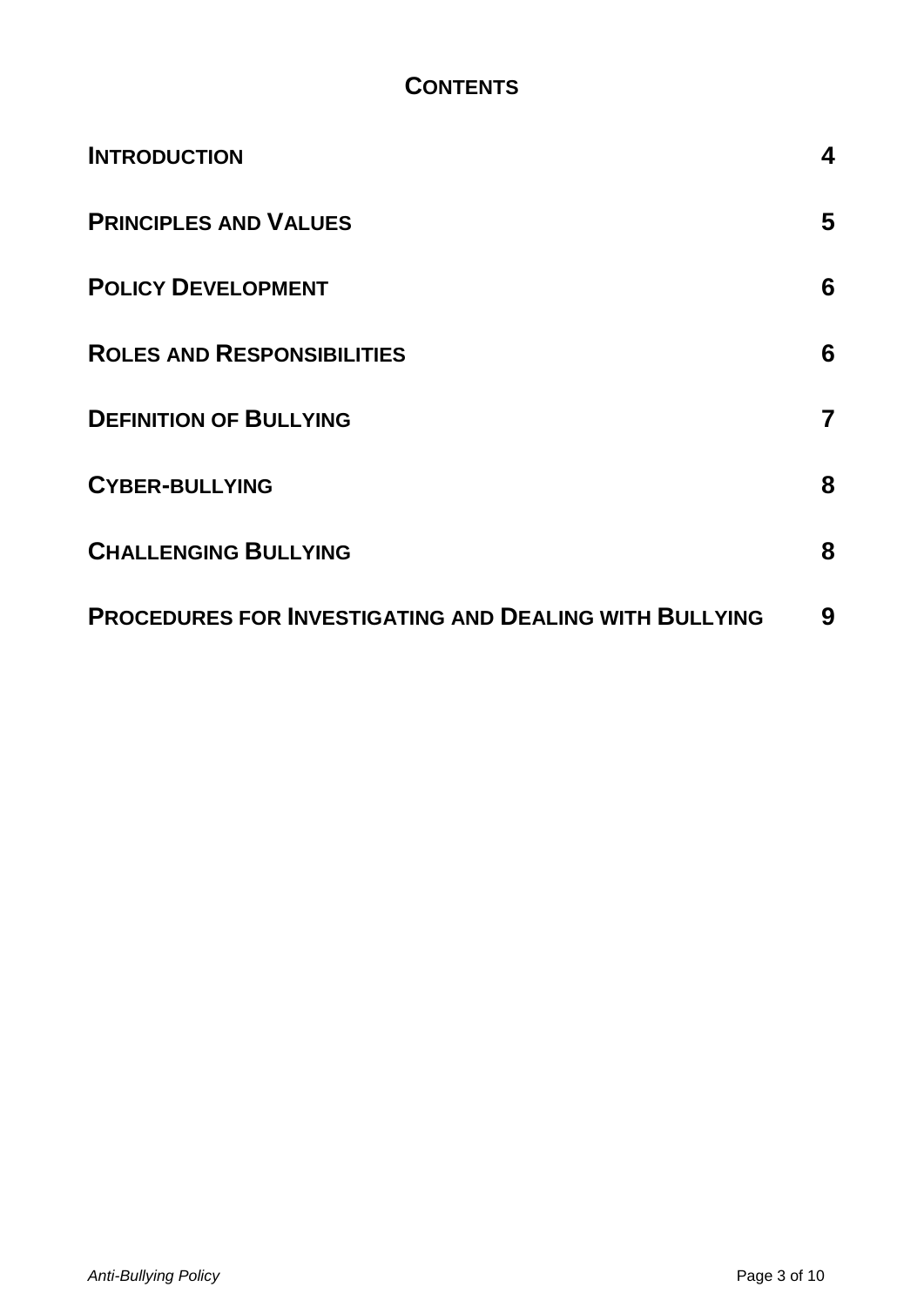#### <span id="page-3-0"></span>**INTRODUCTION**

At Ewell Grove we aim to provide a safe, caring and friendly environment for all our pupils to allow them to learn effectively, improve their life chances and achieve more than they thought possible. As part of this aim, we would expect all our children to feel safe in school and/or during any activities relating to the school day. If at any time they did not feel safe, then we would want them to be confident enough to seek support from an adult within our school.

Bullying is a complex anti-social behaviour found in all walks of life, encompassing a wilful, conscious desire to hurt, threaten or frighten the recipient repeatedly. At Ewell Grove bullying is unacceptable and will not be tolerated. Incidents of bullying during the teaching day, or as a result of incidents that have occurred during the school day, must always be acted upon, according to the principles laid down in this policy and within the framework of the whole school behaviour policy.

Bullying is behaviour by an individual or group, repeated over time, that intentionally hurts another individual or group either physically or emotionally. Bullying can take many forms (for instance, cyber-bullying via text messages, social media or gaming, which can include the use of images and video) and is often motivated by prejudice against particular groups, for example on grounds of race, religion, gender, sexual orientation, special educational needs or disabilities, or because a child is adopted, in care or has caring responsibilities. It might be motivated by actual differences between children, or perceived differences.

Stopping violence and ensuring immediate physical safety is obviously a school's first priority but emotional bullying can be more damaging than physical; teachers and schools have to make their own judgements about each specific case.

Many experts say that bullying involves an imbalance of power between the perpetrator and the victim. This could involve perpetrators of bullying having control over the relationship which makes it difficult for those they bully to defend themselves. The imbalance of power can manifest itself in several ways, it may be physical, psychological (knowing what upsets someone), derive from an intellectual imbalance, or by having access to the support of a group, or the capacity to socially isolate. It can result in the intimidation of a person or persons through the threat of violence or by isolating them either physically or online.

Low-level disruption and the use of offensive language can in itself have a significant impact on its target. If left unchallenged or dismissed as banter or horseplay it can also lead to reluctance to report other behaviour. Early intervention can help to set clear expectations of the behaviour that is and isn't acceptable and help stop negative behaviours escalating.

Bullying for the purpose of this policy can be direct, indirect or virtual (online). It can take place inside or outside of school and is deemed to be between:

- children
- children and adults
- between adults
- individuals or groups

In some cases, forms of bullying could be constituted as illegal and therefore would need to be reported to the police for investigation. As a means of illustration this could include:

- $\triangleright$  violence or assault
- $\triangleright$  theft
- $\triangleright$  repeated harassment or intimidation, for example name calling, threats and abusive phone calls, upskirting and other illegal photography, emails or text messages
- $\triangleright$  hate crimes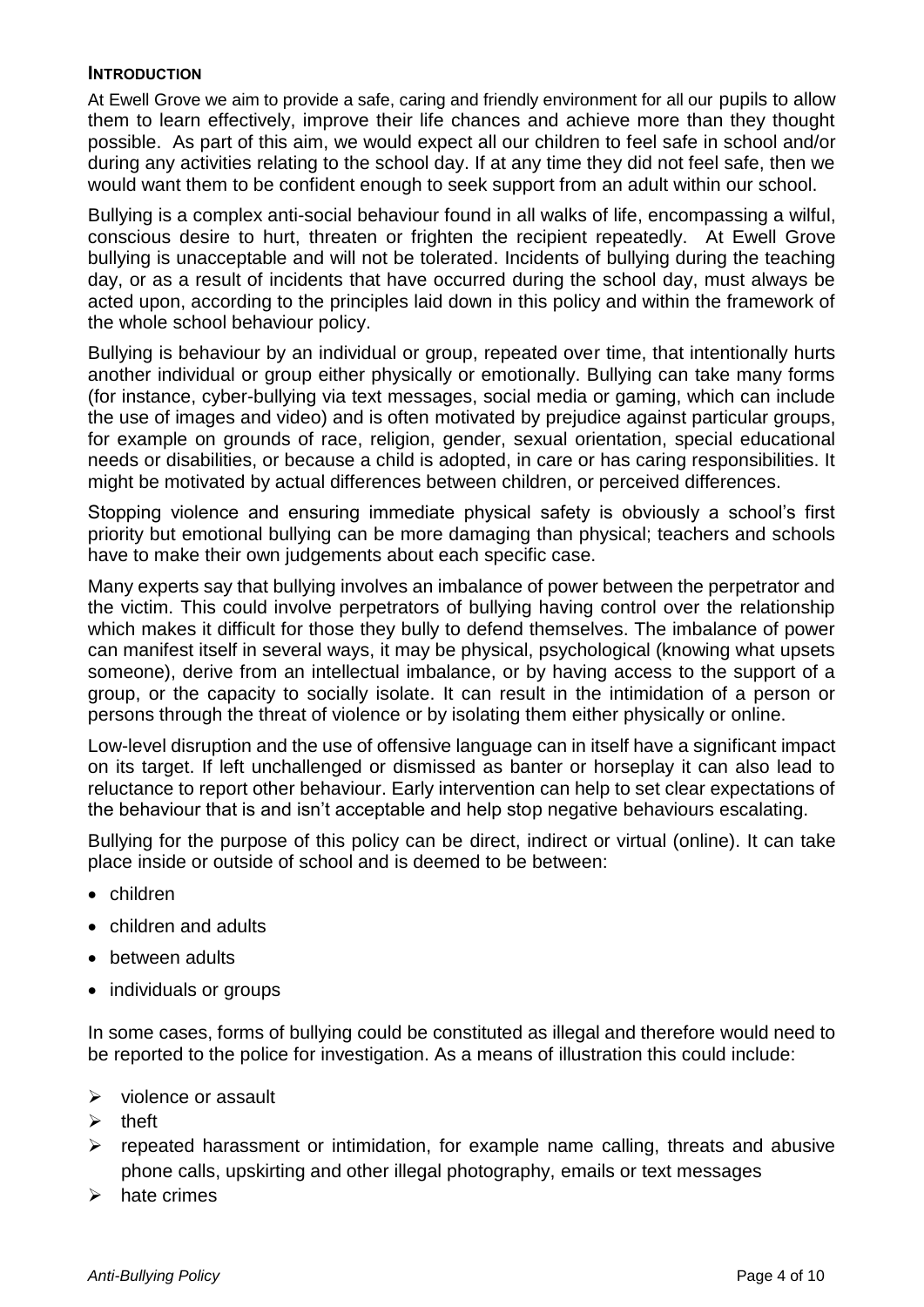Hate crime is defined through the law as a crime motivated by malice or ill-will towards individuals because of their actual or perceived disability, race, religion, sexual orientation or transgender identity.

School staff have the power to discipline pupils for misbehaving outside the school premises. Sections 90 and 91 of the Education and Inspections Act 2006 say that a school's disciplinary powers can be used to address pupils' conduct when they are not on school premises and are not under the lawful control or charge of a member of school staff, but only if it would be reasonable for the school to regulate pupils' behaviour in those circumstances. This may include bullying incidents occurring anywhere off the school premises, such as on school or public transport, outside the local shops, or in a town or village centre.

#### <span id="page-4-0"></span>**PRINCIPLES AND VALUES**

The school recognises that prevention is better than cure and positive steps are taken through the overall ethos and environment of the school to promote good behaviour, as indicated by this whole school policy. Everyone should be clear that bullying must not be tolerated and staff must be alert to signs of bullying and take firm, and where possible, prompt action. Silence and secrecy nurture bullying and undermine the values of the school.

The purpose of this policy is to:

- have an ethos and understanding in our school that staff must not tolerate bullying in any form
- demonstrate to children that sharing bullying experiences is an effective way forward to solving problems
- create an atmosphere where children feel confident to disclose concerns relating to bullying and believe these will be taken seriously and acted upon appropriately
- promote cooperative behaviour and mutual respect amongst pupils and staff
- create a school environment where children feel physically and emotionally safe
- offer a framework of support for the victim and a programme of behaviour modification for the bully; this will be drawn up in conjunction with school staff and the child's parents
- communicate clearly to parents how bullying is dealt with at Ewell Grove and explain their role and responsibilities within this process
- ensure our curriculum supports the principles and values of this policy.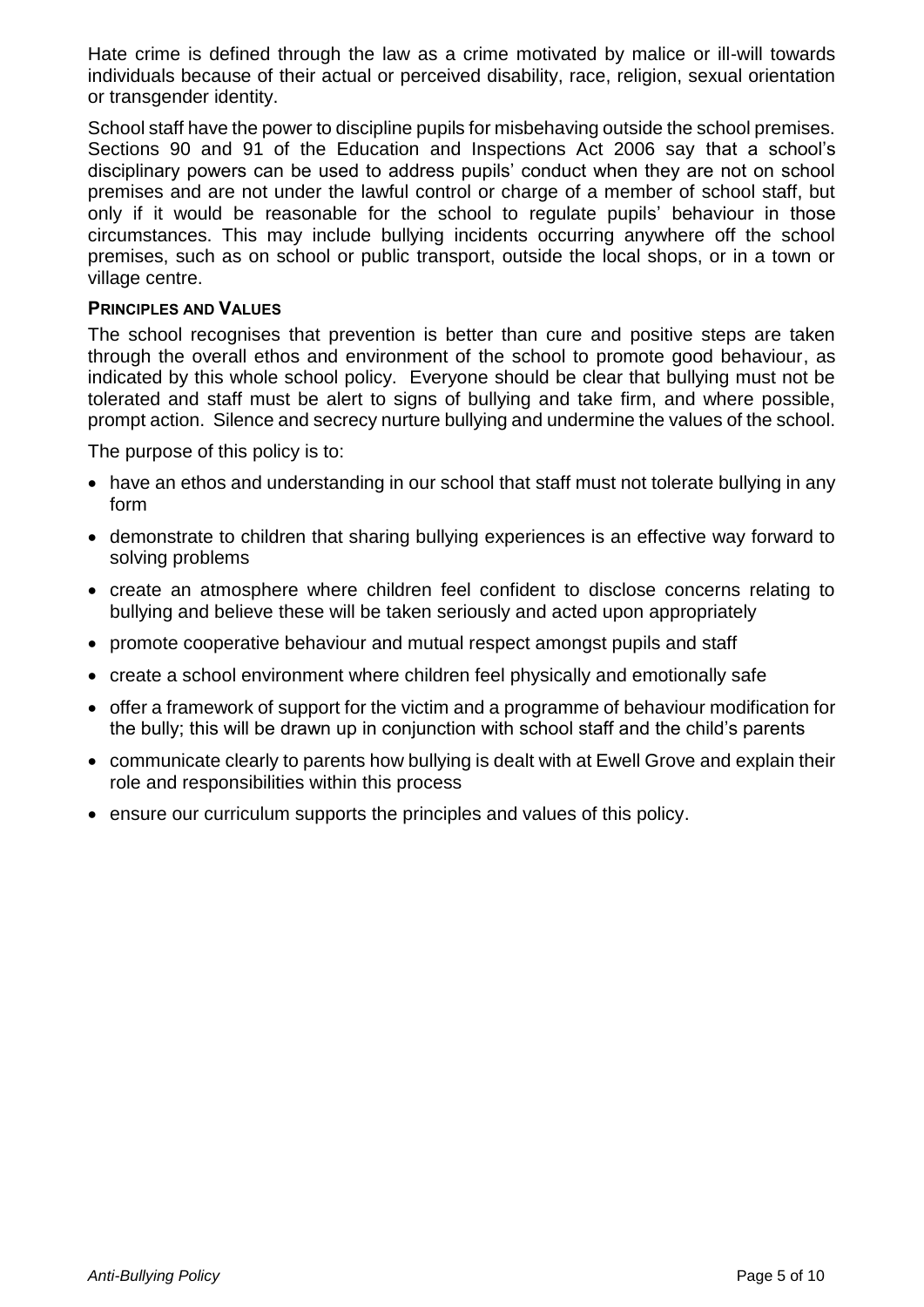#### <span id="page-5-0"></span>**POLICY DEVELOPMENT**

This policy was formulated in consultation with members of staff, governors, parents/carers and children.

The children contribute to the development of the policy through the School Council, curriculum based activities, pupil interviews/questionnaires and assemblies.

Parents/carers are encouraged to contribute through Parent Focus Group meetings or taking part in a written consultation. The policy is available on the school website or in paper format from the School Office.

#### <span id="page-5-1"></span>**ROLES AND RESPONSIBILITIES**

As there is an expectation that all adults using the school site will model respectful behaviours towards both pupils and adults, most examples in this policy refer to children. However, any incidents of bullying carried out by an adult will be dealt with either through the disciplinary policy for staff or by the headteacher/governors for other adult site users. If we believe any bullying activities carried out by adults are criminal in nature, the school will notify the police.

#### **Headteacher**

At Ewell Grove the role of 'Anti-bullying Coordinator' is undertaken by the headteacher (or in their absence by a member of the Strategic Leadership Team) and as such has the following responsibilities:

- policy development and review involving pupils, staff, governors, parents/carers and relevant local agencies
- implementing the policy and monitoring its effectiveness
- ensuring evaluation takes place and that this informs policy review
- managing bullying incidents
- managing the reporting and recording of bullying incidents
- assessing and coordinating training and support for staff and parents/carers where appropriate
- coordinating strategies for preventing bullying behaviour e.g. making sure sufficient playground activities are made available and ensuring any potential bullying 'hotspots' are actively supervised.

# **All adult members of the school community**

Be aware of, and act within, the school's policy on bullying.

Avoid saying or doing anything which will cause hurt or offence to others.

Report any incidents that cause concern to a member of staff.

Discuss with the school ideas they may have which they think could stop bullying.

# **Staff**

In addition to the above staff are expected to:

- model respectful relationships within school based upon trust and respect, in order that pupils feel their concerns will be taken seriously
- be vigilant and take proactive action if any uncharacteristic changes in a child are observed
- in their duty to be proactive in their approach to recognising signs and incidents of bullying, staff must apply this policy fully and fairly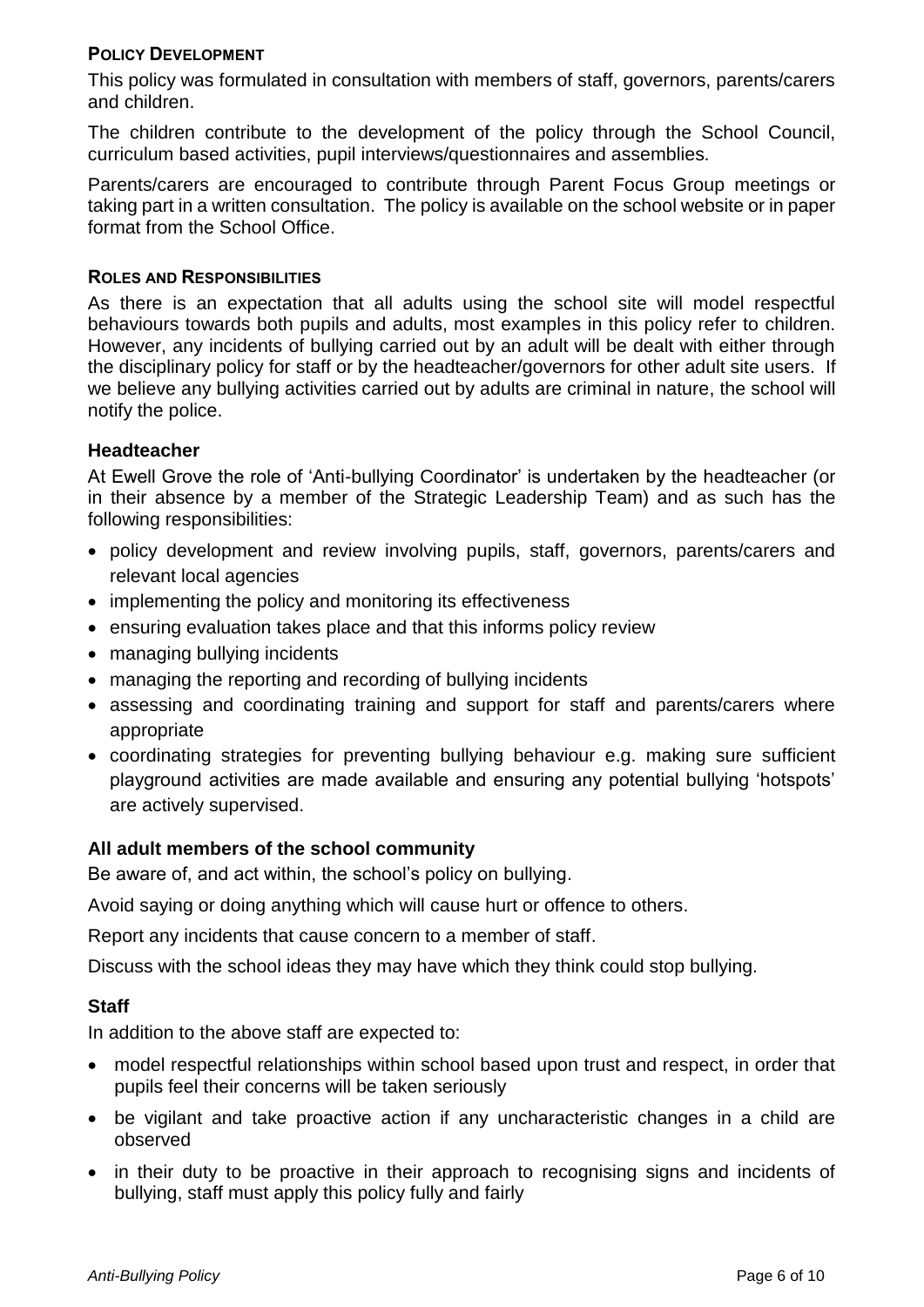support and assistance from a member of the Strategic Leadership Team should be sought in any situation where they are uncertain where the line between assertive behaviour and bullying lies

All staff must be aware of the potential vulnerability a child and/or groups of children face due to a range of circumstances i.e. SEND (Special Educational Needs and Disabilities). In response to this, it can lead the individual or group to become more susceptible to being bullied or indeed from becoming the bully. This policy is therefore based on the principle of restorative justice wherever possible.

# **Pupils**

- be aware of the Golden Rules and begin to understand that bullying, in all forms, is unacceptable
- treat others as they would like to be treated and not say or do anything which could cause hurt or offence
- must be taught to understand that others who become the 'bystanders' or 'accessories may be treated with the same severity as the bully themselves; allowing bullying to continue by encouragement is not acceptable.

# **Governors**

The governor nominated with the responsibility for safeguarding works with the headteacher to monitor and evaluate the effectiveness of the above.

#### <span id="page-6-0"></span>**DEFINITION OF BULLYING**

'The intentional hurting of one person by another, where the relationship involves an imbalance of power. It is usually repetitive or persistent, although some one-off attacks can have a continuing harmful effect on the victim.' *Anti-Bullying Alliance* 

How does bullying differ from teasing/falling out between friends or other types of aggressive behaviour?

- There is a deliberate, premeditated intention to hurt (either physically or emotionally).
- There is a power imbalance that makes it hard for the victim to defend themselves.
- It is usually persistent.

In rare occurrences an incident may be deemed to be bullying even if the behaviour has not been repeated or persistent, but otherwise fulfils the above criteria. However, within the context of primary and nursery School, caution must also be exercised as to the nature and maturity of our children; it may not always be possible to categorically identify intention.

We also recognise that all children have different levels of tolerance and some may perceive incidents of poor behaviour, which do not meet the above definition, as bullying. When these incidents result in the feelings listed above, the matter will be taken seriously and the children will still be given help and support; that may include the use of restorative techniques aimed at reestablishing normal relationships between the children involved.

Any incidents of bullying on our school site that relate to Protected Characteristics (as defined within the Equality Act 2010) must always be fully investigated as this could potentially be unlawful and require intervention from other outside agencies e.g. police. If the victim might be in danger, then intervention will always be urgently required and sought.

What does bullying look like?

Bullying can include:

- direct verbal bullying; name calling, taunting, mocking, making offensive comments
- physical bullying; physical assault, upskirting and repeated unwanted touching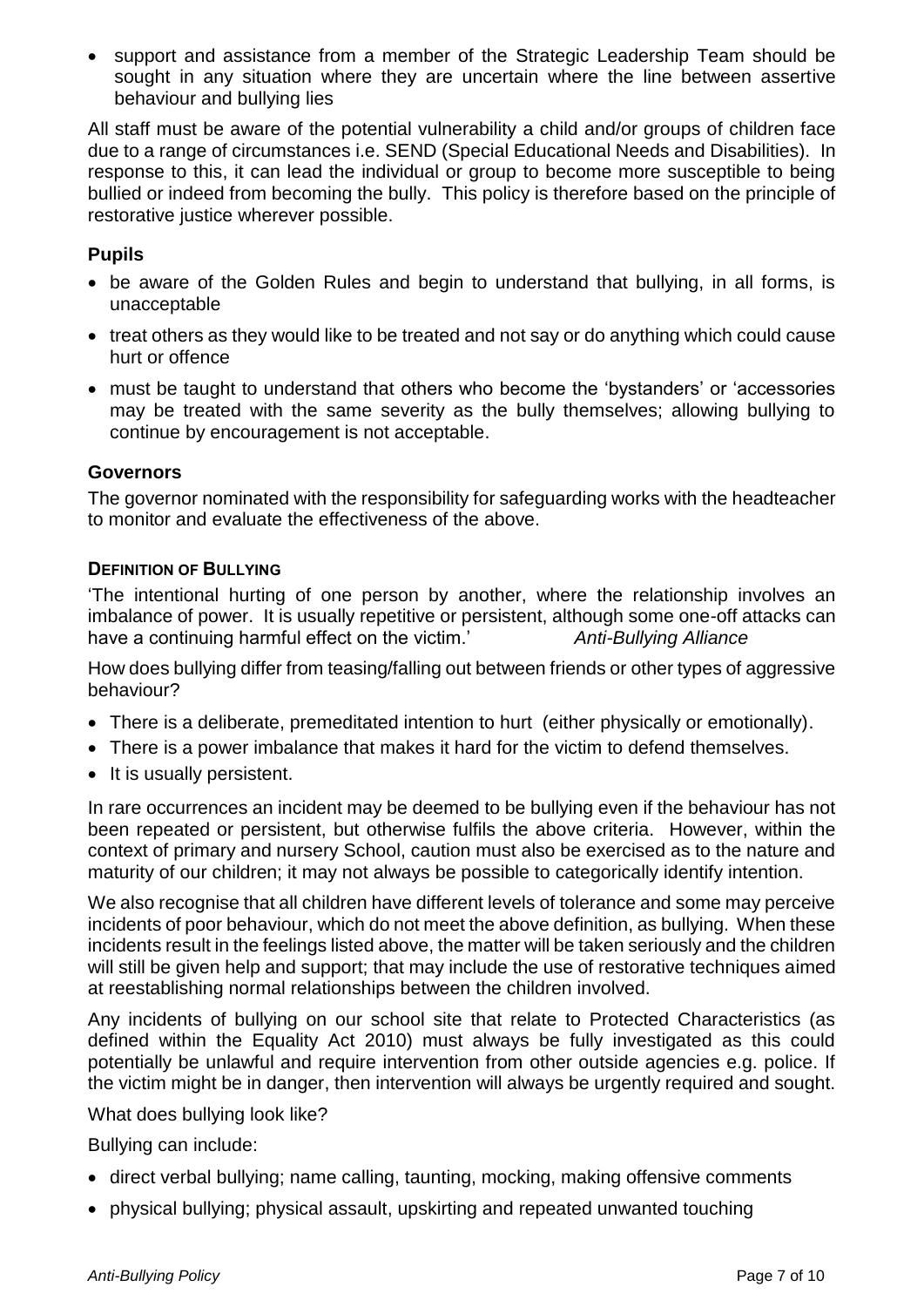- relational bullying; excluding people from groups, gossiping and spreading hurtful and untruthful rumours, taking or damaging belongings, producing offensive graffiti
- cyber bullying inappropriate text messaging and e-mailing; sending offensive or degrading images by phone or via the internet
- victimisation based on Protected Characteristics (as defined by the Equality Act 2010)
- bullying related to special educational needs or disabilities
- bullying of young carers or looked after children or otherwise related to home circumstances.

There is no hierarchy of bullying – all forms should be taken equally seriously and dealt with appropriately.

Although bullying can occur between individuals, it can often take place in the presence (virtually or physically) of others who become the 'bystanders' or 'accessories'. Pupils will be taught that allowing bullying to continue by encouragement is not acceptable and, in some circumstances, will be treated with the same severity as the bully themselves

#### <span id="page-7-0"></span>**CYBER-BULLYING**

The rapid development of, and widespread access to, technology has provided a new medium for 'virtual' bullying, which can occur in or outside school. Cyber-bullying is a different form of bullying and can happen at all times of the day, with a potentially bigger audience, and more accessories as people forward on content at a click.

The Education Act 2011 amended the power in the Education Act 1996 to provide that when an electronic device, such as a mobile phone, has been seized/confiscated by a member of staff who has been formally authorised by the Headteacher, that staff member can examine data or files, and delete these, where there is good reason to do so. This power applies to all schools and there is no need to have parental consent to search through a young person's mobile phone.

If an electronic device that is prohibited by the school rules has been seized/confiscated and the member of staff has reasonable ground to suspect that it contains evidence in relation to an offence, they must give the device to the police as soon as it is reasonably practicable. Material on the device that is suspected to be evidence relevant to an offence, or that is a pornographic image (not necessarily involving a child), should not be deleted prior to giving the device to the police.

If a staff member finds material that they do not suspect contains evidence in relation to an offence, they should bring it to the immediate attention of a member of SLT, who will support them about whether or not it is appropriate to delete or retain the material as evidence of a breach of school discipline.

# <span id="page-7-1"></span>**CHALLENGING BULLYING**

There are many reasons for challenging bullying:

**The safety and happiness of children** – When children's lives are made miserable. They may suffer injury and/or become unhappy about coming to school. Over a period of time they are likely to lose self-confidence and self-esteem. Some may even blame themselves for 'inviting' the bullying behaviour.

**Educational Achievement** – The unhappiness of bullied children is likely to affect their concentration and therefore their learning. Some children may avoid bullying by avoiding school.

**Providing a model of acceptable behaviour** – If they observe bullying behaviour going unchallenged, other children may learn that bullying is a quick effective way of getting what they want. Those children being bullied may interpret the school's inaction as condoning unacceptable behaviour. They will feel badly let down by adults in authority.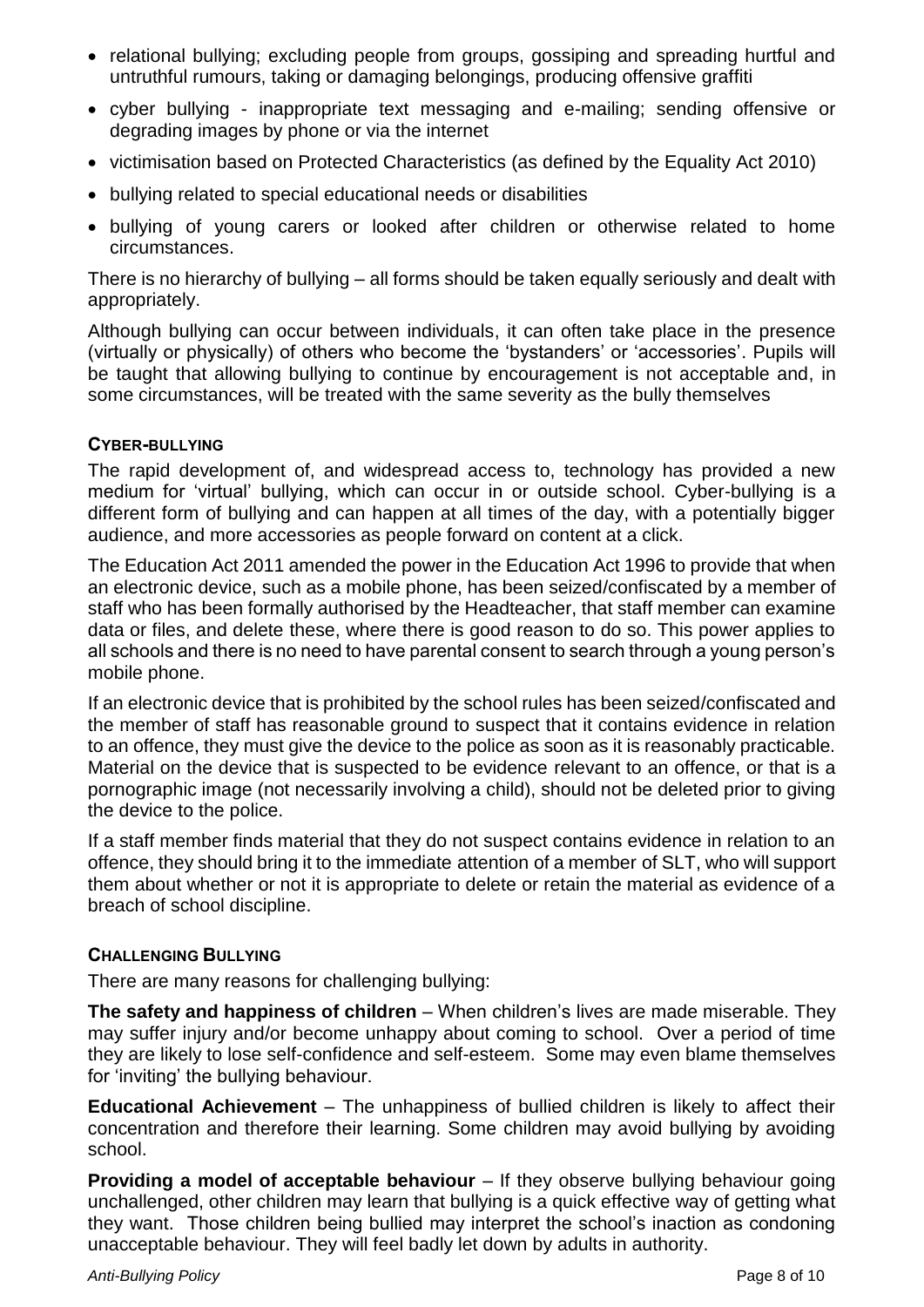**To have a reputation as an effective and caring school** – We cannot claim with absolute confidence that there is never 'bullying at Ewell Grove'. Negative behaviour, when observed, will not go unchecked. However, every school and indeed social situation has the potential for some degree of bullying, albeit slight or infrequent. Parents and staff realise this, however a policy which can be actively seen and adhered to throughout the school demonstrates, through theory and practice, our school will respond positively and effectively to bullying.

**Bullying can be fuelled by prejudice** – As a school community we need to work collectively to create a culture where prejudice and hatred is not accepted. Prejudice can be behaviour that is homophobic, transphobic, racist, targeted at faith, sexist and disablist. This type of behaviour might manifest itself through discriminatory language or behaviour. Whatever the motivation for it prejudicial behaviour and language will always be addressed.

# <span id="page-8-0"></span>**PROCEDURES FOR INVESTIGATING AND DEALING WITH BULLYING**

Ewell Grove has a three tiered approach to stopping bullying in the school, based on Prevention, Detection and Response. Coordination of this will be the responsibility of the Headteacher and members of the Strategic Leadership Team.

If events are witnessed that can be dealt with immediately then this should be the case. However if it is difficult to ascertain precisely if 'bullying' (as defined in this policy) has taken place or not, then the following steps must be taken:

# **Prevention:**

Ewell Grove promotes a safe school environment through the following strategies:

- valuing relationships all staff and pupils are expected to show respect, tolerance and trust to each other
- the curriculum Personal, Social and Health Education (PSHE), Social and Emotional Aspects of Learning (SEAL)
- through the curriculum pupils will learn about building positive relationships, conflict resolution skills and emotional health and well-being
- the school staff will promote the Anti-bullying message in assemblies and class circle time
- pupils and parents must feel safe and confident to inform staff and know that matters will be treated confidentially.

# **Detection:**

All reports of bullying, no matter how apparently trivial, will be investigated and dealt with by class teachers and recorded on the class record (ABC sheet). In this way pupils will gain confidence in telling an adult. This confidence factor is of vital importance.

Serious cases of bullying will be referred immediately to the headteacher or member of the Strategic Leadership Team.

If it is established that systematic or serious bullying has taken place, parents/carers of victims and bullies will be contacted by the headteacher or deputy headteacher/SENCO so that they have an opportunity to discuss what has happened. This will put them in a position to help and support their child.

# **Response:**

When identifying incidents of potential bullying, teachers will seek answers to questions of: what, where, when, who and why?

If a group is involved, each member will be spoken to separately. Other pupils may also be spoken to in order to get a clearer picture.